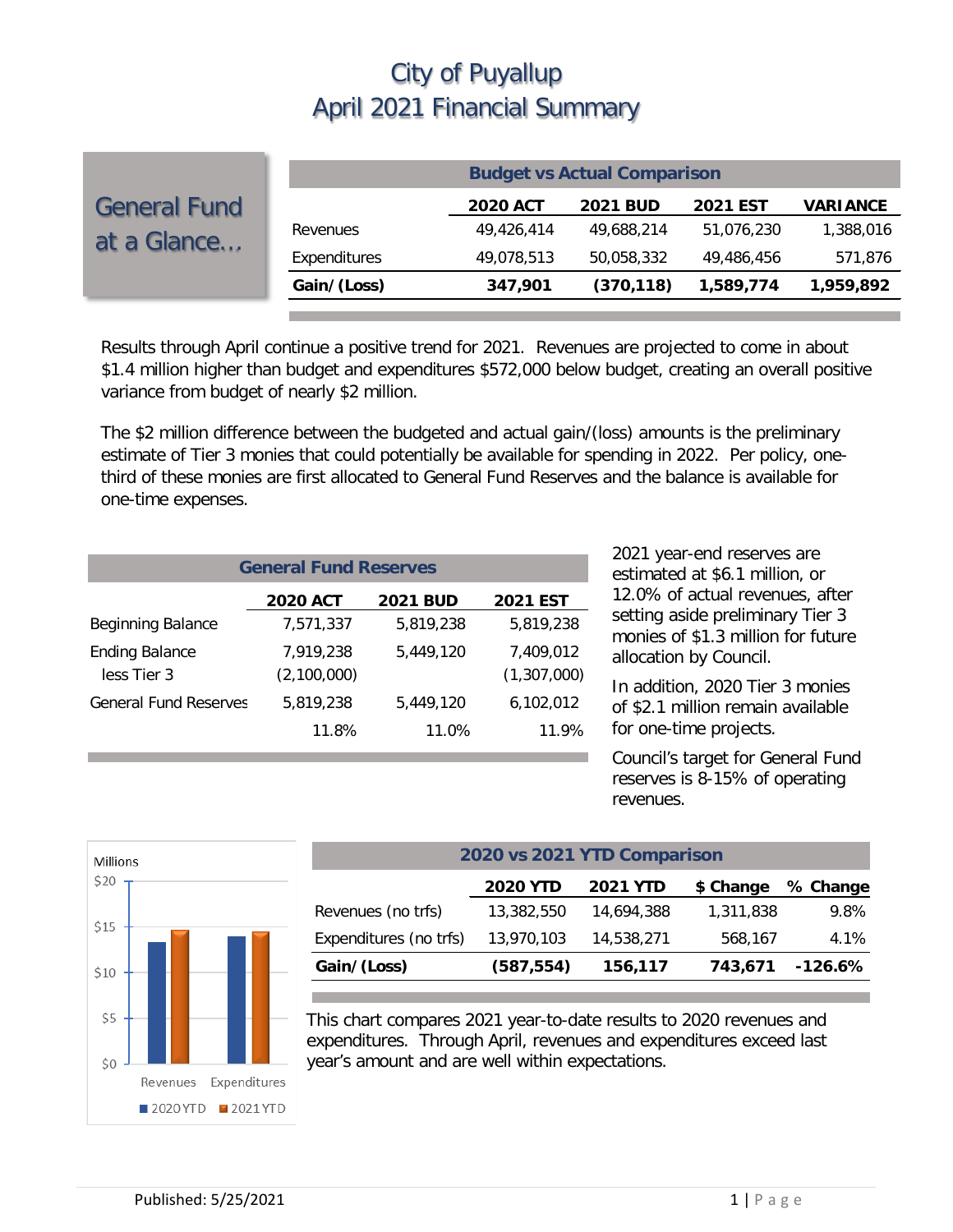| <b>General Fund Revenues by Type (excluding transfers)</b> |                 |                 |                 |                 |         |  |
|------------------------------------------------------------|-----------------|-----------------|-----------------|-----------------|---------|--|
|                                                            | <b>2021 BUD</b> | <b>2021 YTD</b> | <b>2021 EST</b> | <b>VARIANCE</b> |         |  |
| Property Tax                                               | 9,370,130       | 676,160         | 9.370.130       | 0               | $0.0\%$ |  |
| Sales & Use Tax                                            | 24,495,870      | 8,298,274       | 25,487,800      | 991,930         | 4.0%    |  |
| Other Tax                                                  | 5,207,240       | 1,641,336       | 5,232,900       | 25,660          | 0.5%    |  |
| Licenses & Permits                                         | 1,888,360       | 888,922         | 2.064.300       | 175,940         | 9.3%    |  |
| Intergovernmental                                          | 1,789,994       | 795,158         | 1,940,900       | 150,906         | 8.4%    |  |
| <b>Charges for Services</b>                                | 3,024,770       | 1,178,955       | 3,149,400       | 124,630         | 4.1%    |  |
| Fines & Forfeitures                                        | 3,414,410       | 1,059,615       | 3,323,900       | (90, 510)       | $-2.7%$ |  |
| Miscellaneous                                              | 477,440         | 155,969         | 486,900         | 9,460           | 2.0%    |  |
| <b>Total Revenues</b>                                      | 49,668,214      | 14,694,388      | 51,056,230      | 1,388,016       | 2.8%    |  |

Revenues are budgeted conservatively per the budget stability policy, with two exceptions for sales tax and development engineering fees. Through April, all revenues are coming in essentially as expected.

**Sales Tax:** Retail Trade and Professional & Other Services sectors continue to be strong performers in terms of sales tax. Construction is improving and is on track to be consistent with 2019 collections. The Accommodations/Food sector remain the hardest hit by the pandemic guidelines issued by the governor's office, causing those revenues to continue to lag.

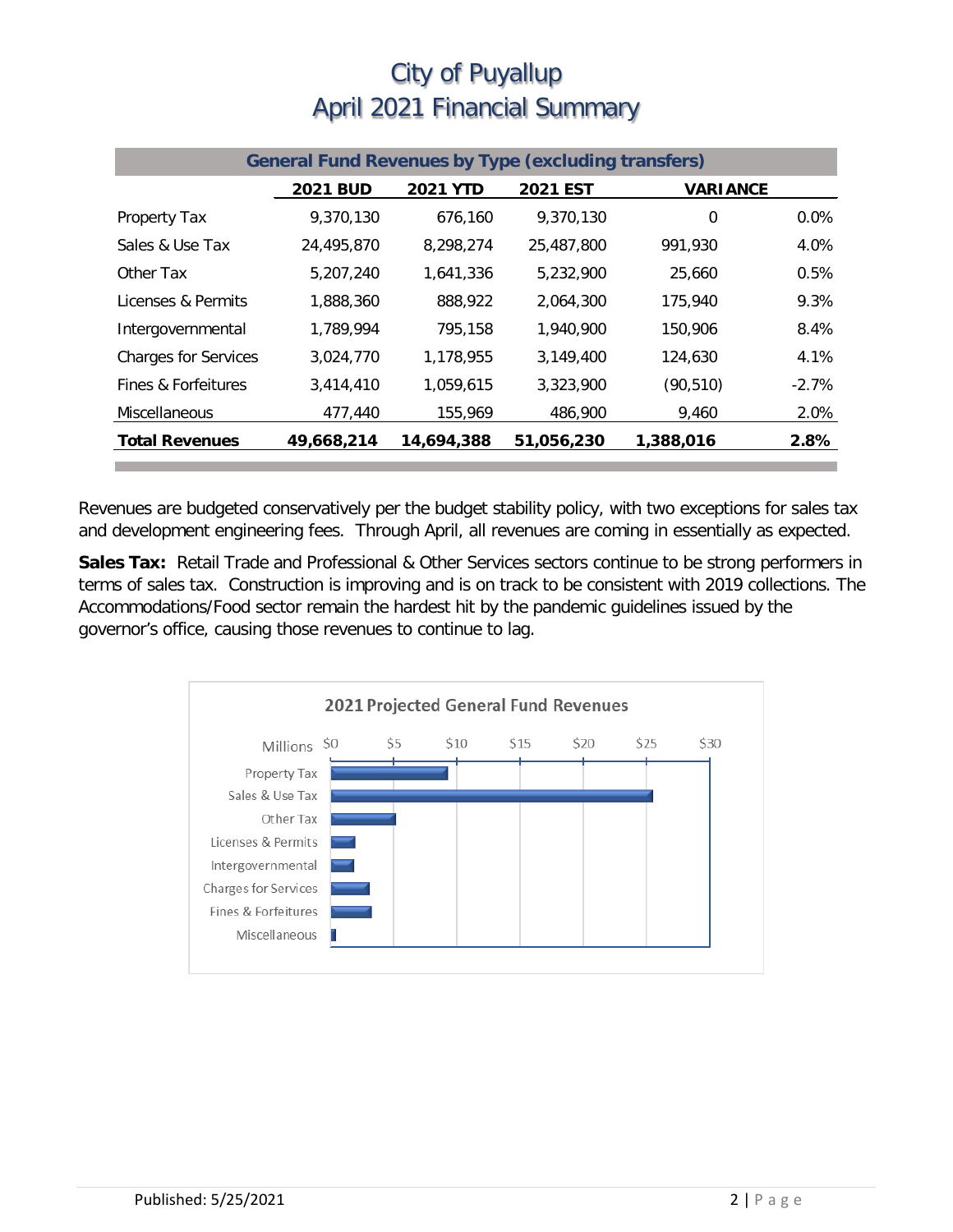| <b>General Fund Expenditures by Department (excluding transfers)</b> |                 |                 |            |                 |       |  |
|----------------------------------------------------------------------|-----------------|-----------------|------------|-----------------|-------|--|
|                                                                      | <b>2021 BUD</b> | <b>2021 YTD</b> | 2021 EST   | <b>VARIANCE</b> |       |  |
| City Council                                                         | 225,120         | 56,497          | 207,550    | 17,570          | 7.8%  |  |
| <b>City Manager</b>                                                  | 872,573         | 296,571         | 794,100    | 78,473          | 9.0%  |  |
| <b>City Clerk</b>                                                    | 391,700         | 165,778         | 349,660    | 42,040          | 10.7% |  |
| Dev & Permiting Svcs                                                 | 4,231,212       | 1,280,051       | 4,028,830  | 202,382         | 4.8%  |  |
| Finance                                                              | 758,710         | 255,670         | 712,630    | 46,080          | 6.1%  |  |
| <b>Human Resources</b>                                               | 457,930         | 133,655         | 425,400    | 32,530          | 7.1%  |  |
| Legal                                                                | 1,274,060       | 446,513         | 1,271,840  | 2,220           | 0.2%  |  |
| Library                                                              | 2,966,940       | 801,898         | 2,880,190  | 86,750          | 2.9%  |  |
| Municipal Court                                                      | 2,129,210       | 711,216         | 2,107,220  | 21,990          | 1.0%  |  |
| Non-Departmental                                                     | 855,710         | 317,005         | 853,610    | 2,100           | 0.2%  |  |
| Parks & Recreation                                                   | 6,205,740       | 1,610,227       | 6,081,480  | 124,260         | 2.0%  |  |
| Police                                                               | 22,266,727      | 7,795,852       | 22,187,380 | 79,347          | 0.4%  |  |
| <b>Public Works</b>                                                  | 2,799,400       | 667,337         | 2,757,790  | 41,610          | 1.5%  |  |
| <b>Total Expenditures</b>                                            | 45,435,032      | 14,538,271      | 44,657,680 | 777,352         | 1.7%  |  |

No major variances through April. Departments are authorized to spend up to their adopted budgets, without specific action needed to reduce spending. This may change, should revenue projections become negatively impacted at any point in the year.



General Government: City Council, City Clerk, City Manager, Finance, Human Resources, Legal, Non-Dept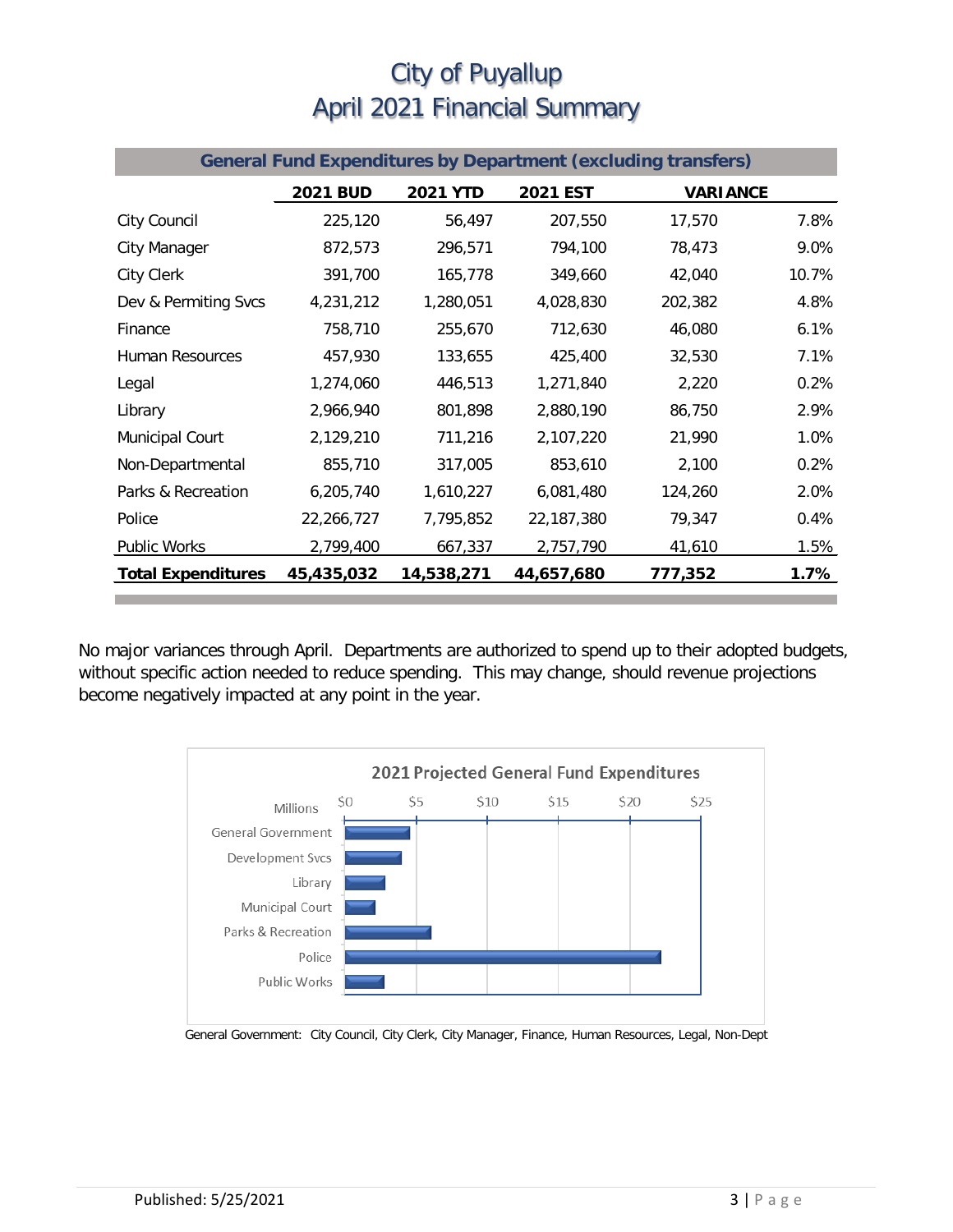#### Street Fund at a Glance… (excluding intrafund transfers)

The Street Fund accounts for repairs and maintenance, debt service and construction of city streets. Grants and other non-city monies are aggressively pursued to help offset costs of eligible capital projects.

|                               | <b>Street Fund</b> |                 |                 |
|-------------------------------|--------------------|-----------------|-----------------|
|                               | <b>2020 ACT</b>    | <b>2021 BUD</b> | <b>2021 ACT</b> |
| <b>Beginning Balance</b>      | 8,915,411          | 10,196,346      | 10,196,346      |
| Fuel Tax/Multimodal Funds     | 385,937            | 429,490         | 114,433         |
| Traffic Impact Fees           | 662,116            | 1,200,000       | 1,019,651       |
| <b>Capital Project Grants</b> | 1,932,349          | 9,753,550       | 2,977,597       |
| <b>Other Revenues</b>         | 413,163            | 652,560         | 4,964           |
| Transfers In                  | 5,831,629          | 6,953,718       |                 |
| <b>Total Revenues</b>         | 9,225,195          | 18,989,318      | 4,116,644       |
| <b>Operating Expenses</b>     | 1,784,997          | 2,077,810       | 706,550         |
| Debt Service                  | 1,156,219          | 1,031,770       | 91,825          |
| Capital Projects              | 5,003,043          | 24,393,595      | 2,347,341       |
| <b>Transfers Out</b>          |                    |                 |                 |
| <b>Total Expenditures</b>     | 7,944,260          | 27,503,175      | 3,145,716       |
| <b>Ending Balance</b>         | 10,196,346         | 1,682,489       | 11, 167, 275    |

Transfers In from GF Tier 1, Budget Stability, REET and LIFT grant.

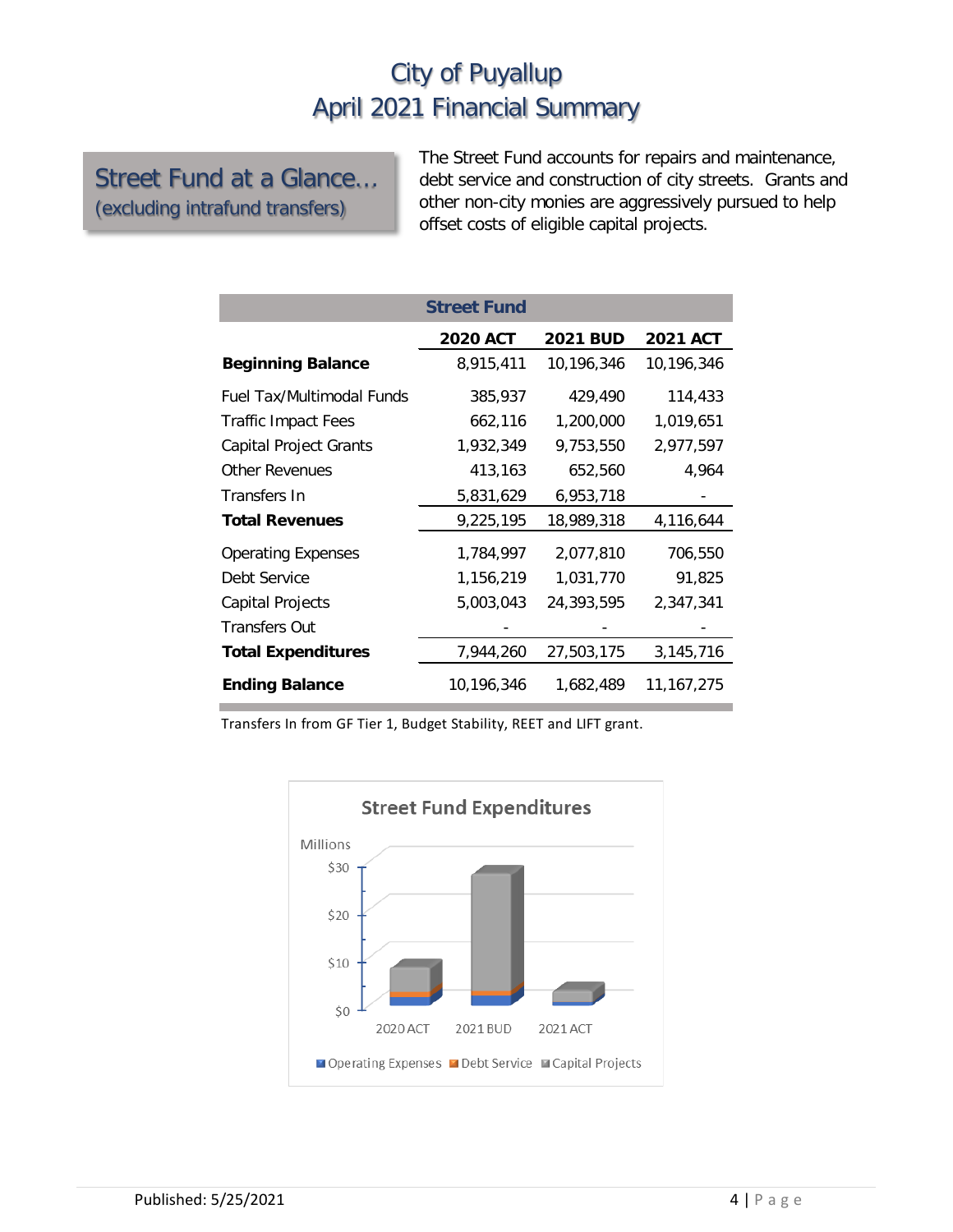Utilities at a Glance… (excluding transfers)

City utilities (sanitation, water, wastewater and stormwater) are funded with user and system development charges, which are expected to cover the operations, debt service and capital needs of the utility.

In response to the economic hardship on residents and businesses resulting from the state-wide response to COVID-19, the City has expanded the utility payment extension policy and waived late fees. Both are scheduled to be in effect until 60 days after the state of emergency is lifted. At that point, the regular payment extension and late fee policies will resume. As the months have gone by, delinquent account balances have increased substantially to nearly \$450,000 versus a pre-pandemic average of \$250,000. Pierce County has implemented a customer relief program and a City program is under consideration using ARPA monies. We are hopeful that these programs will provide sufficient aid to those of our customers needing assistance.

| <b>Combined Utility Funds</b> |                 |                 |                 |  |  |  |  |
|-------------------------------|-----------------|-----------------|-----------------|--|--|--|--|
|                               | <b>2020 ACT</b> | <b>2021 BUD</b> | <b>2021 ACT</b> |  |  |  |  |
| <b>Beginning Balance</b>      | 25,214,816      | 27,825,233      | 27,825,233      |  |  |  |  |
| User Fees                     | 23,709,811      | 24,478,020      | 7,718,119       |  |  |  |  |
| <b>System Dev Charges</b>     | 1,945,322       | 1,980,860       | 1,863,641       |  |  |  |  |
| <b>Other Revenues</b>         | 338,916         | 294,200         | 82,536          |  |  |  |  |
| Grants                        | 1,257,782       | 5,749,732       | 135,102         |  |  |  |  |
| <b>Total Revenues</b>         | 27,251,831      | 32,502,812      | 9,799,398       |  |  |  |  |
| <b>Operating Expenses</b>     | 16,183,349      | 18,431,230      | 5,806,380       |  |  |  |  |
| Debt Service                  | 1,580,632       | 633,200         | 167,454         |  |  |  |  |
| <b>Capital Projects</b>       | 6,877,434       | 36,962,665      | 1,087,748       |  |  |  |  |
| <b>Total Expenditures</b>     | 24,641,415      | 56,027,095      | 7,061,582       |  |  |  |  |
| <b>Ending Balance</b>         | 27,825,233      | 4,300,950       | 30,563,048      |  |  |  |  |

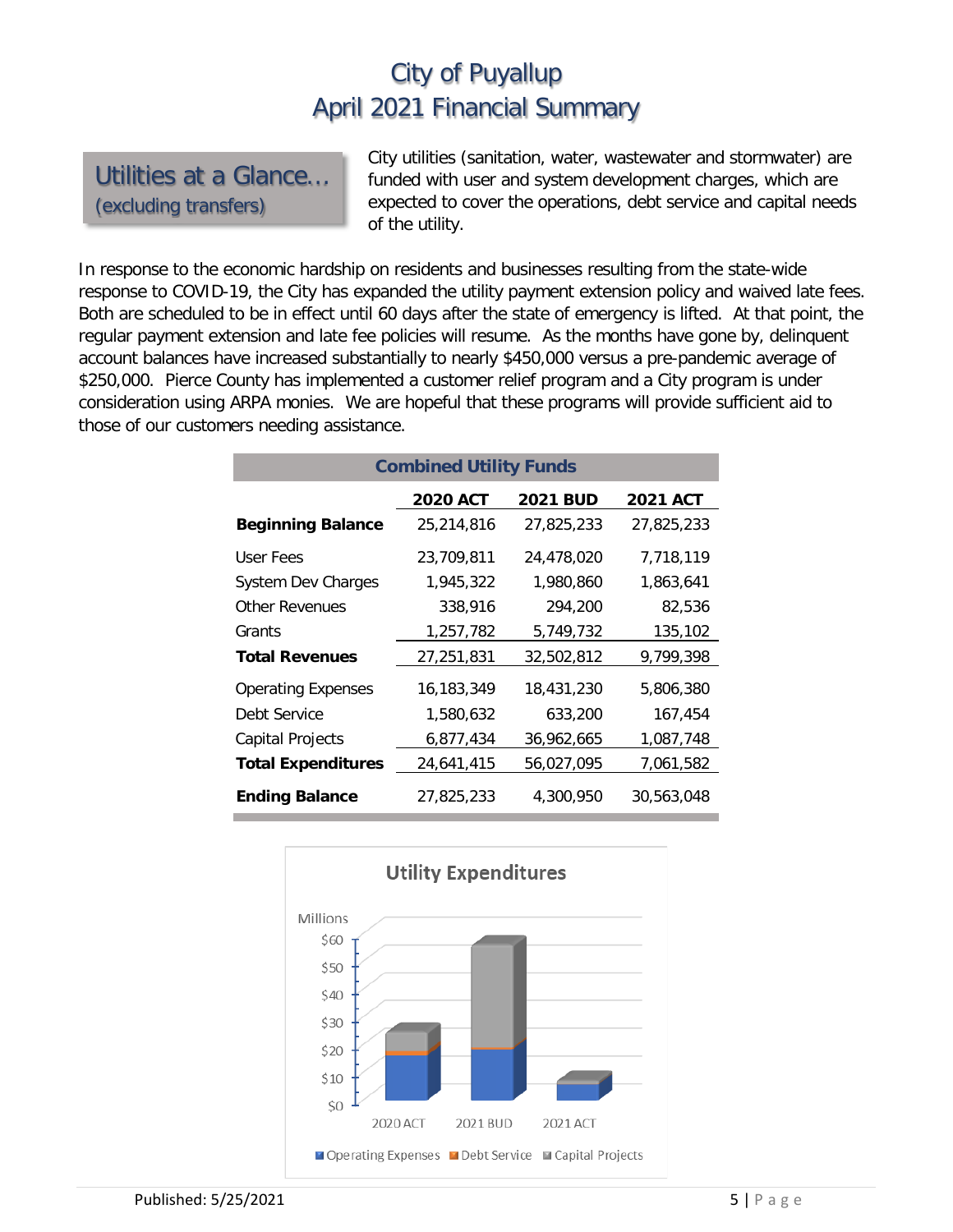| <b>City-Wide Cash and Investments</b> |            |            |            |            |            |            |                 |
|---------------------------------------|------------|------------|------------|------------|------------|------------|-----------------|
|                                       | 2015 YE    | 2016 YE    | 2017 YE    | 2018 YE    | 2019 YE    | 2020 YE    | <b>2021 APR</b> |
| <b>General Fund</b>                   | 1,572,998  | 1,714,189  | 5,613,564  | 7,188,466  | 7,504,974  | 7,921,842  | 9,118,008       |
| General Fund - Other                  | 3,224,047  | 3,504,895  | 2,648,335  | 2,806,831  | 2,798,442  | 4,492,643  | 4,285,012       |
| Special Revenue                       | 5,025,365  | 7,245,450  | 9,455,865  | 4,562,016  | 5,261,402  | 5,119,889  | 6,452,780       |
| Debt Service                          | 407,938    | 282,095    | 288,292    | 305,283    | 517,046    | 505,658    | 505,661         |
| <b>Street Capital Projects</b>        | 696,370    | 3,486,440  | 5,273,289  | 5,476,894  | 8,915,411  | 10,215,288 | 11,234,236      |
| Parks Capital Projects                | 744,999    | 1,150,658  | 1,896,328  | 4,879,439  | 2,904,086  | 2,948,859  | 3,490,019       |
| <b>Facility Capital Projects</b>      | 49,071     | 119,948    | 121,076    | 558,137    | 1,984,322  | 1,961,283  | 1,921,187       |
| Enterprise - Utilities                | 25,998,954 | 23,046,430 | 25,887,173 | 23,569,469 | 25,214,816 | 28,059,567 | 31,050,266      |
| Enterprise - Pavilion                 | 85,946     | 101,306    | 87.234     | 97,165     | 95,158     | 90.012     | 90,035          |
| <b>Internal Service</b>               | 6,838,993  | 7,545,047  | 7,662,713  | 8,350,700  | 8,885,049  | 8,597,444  | 8,525,102       |
| Total                                 | 44,644,684 | 48,196,459 | 58,933,870 | 57,794,399 | 64,080,707 | 69,912,485 | 76,672,305      |

**General Fund:** Comparing 2016 and 2020 ending cash, the balance has grown by \$6.2 million. This is intentional growth to ensure adequate reserves for cash flow purposes and in case of an economic downturn.

**All Other Funds:** The cash balances for all other funds combined have grown by \$15.5 million since 2016, largely due to a significant increase in funding available for capital projects.